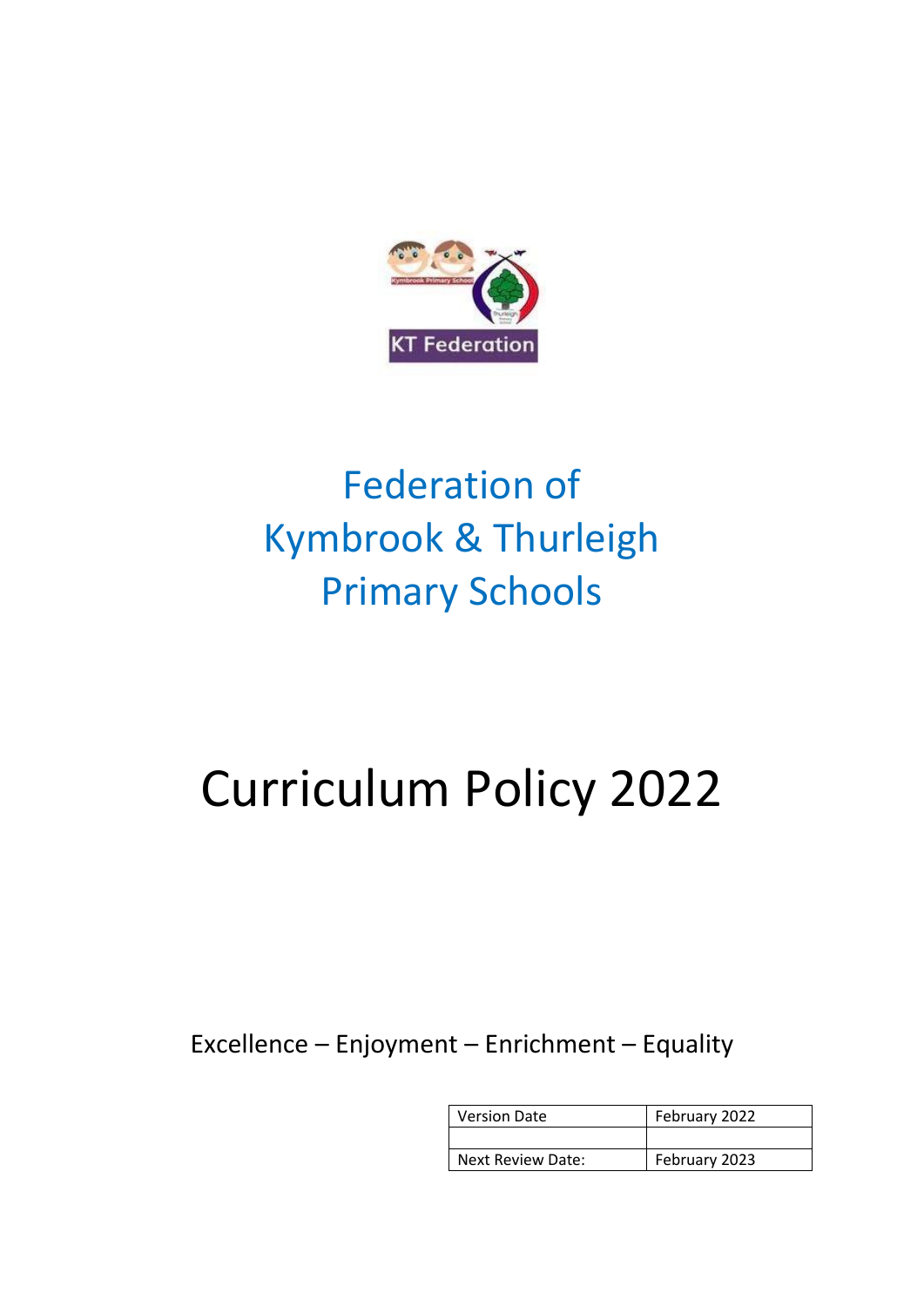### **Contents**

In the KT Federation we value and celebrate the diversity and uniqueness of all of our children. The inclusive ethos of our school ensures that we have high expectations for all and strive to offer an environment where children are happy, able to flourish and are mentally in a good place to learn.

Our aim is that our children will enjoy their time at school, whilst being prepared for adulthood by having a practical, positive mind-set. Children are taught through our Federation values of respect, independence, bravery, determination, working together and kindness. Our Federation vision is to work in partnership with families to unlock the potential of every individual. Together, we nurture a self-belief and a lifelong passion for learning.

#### <span id="page-1-0"></span>1. Curriculum aims

Our curriculum aims to

- Promote the learning and development of our youngest children and ensure they are ready for KS1.
- Provide a broad and balanced education for all pupils that is coherently planned and sequenced towards cumulatively sufficient knowledge for skills and future learning and employment.
- Enable pupils to develop knowledge, understand concepts and acquire skills, and be able to choose and apply these in relevant situations.
- Support pupils' spiritual, moral, social and cultural development.
- Support pupils' physical development and responsibility for their own health, and enable them to be active.
- Promote a positive attitude towards learning.
- Ensure equal access to learning for all pupils, with high expectations for every pupil and appropriate levels of challenge and support.
- Equip pupils with the knowledge and cultural capital they need to succeed in life.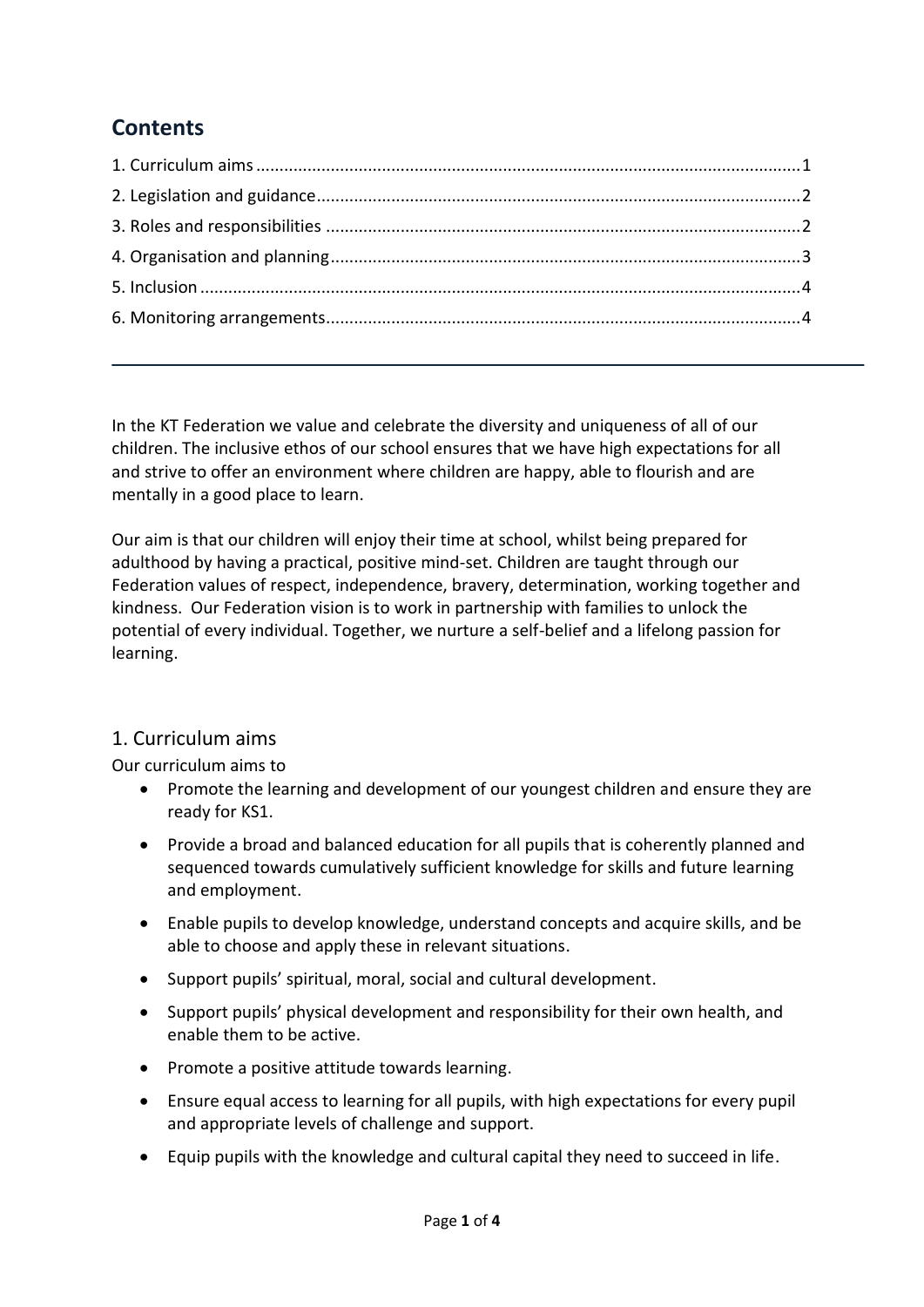#### <span id="page-2-0"></span>2. Legislation and guidance

This policy reflects the requirements of the [National Curriculum programmes of study,](https://www.gov.uk/government/collections/national-curriculum) which all maintained schools in England must teach.

It also reflects requirements for inclusion and equality as set out in the [Special Educational](https://www.gov.uk/government/publications/send-code-of-practice-0-to-25)  [Needs and Disability Code of Practice 2014](https://www.gov.uk/government/publications/send-code-of-practice-0-to-25) and [Equality Act 2010,](http://www.legislation.gov.uk/ukpga/2010/15/part/6/chapter/1) and refers to curriculumrelated expectations of governing boards set out in the Department for Education's [Governance Handbook.](https://www.gov.uk/government/publications/governance-handbook)

In addition, this policy acknowledges the requirements for promoting the learning and development of children set out in the [Early Years Foundation Stage \(EYFS\) statutory](https://www.gov.uk/government/publications/early-years-foundation-stage-framework--2)  [framework.](https://www.gov.uk/government/publications/early-years-foundation-stage-framework--2)

#### <span id="page-2-1"></span>3. Roles and responsibilities

#### **3.1 The governing board**

The governing board will monitor the effectiveness of this policy and hold the Headteacher to account for its implementation.

The governing board will also ensure that:

- A robust framework is in place for setting curriculum priorities and aspirational targets
- Enough teaching time is provided for pupils to cover the National Curriculum and other statutory requirements
- Proper provision is made for pupils with different abilities and needs, including children with special educational needs (SEN)
- The school implements the relevant statutory assessment arrangements
- $\blacktriangleright$  It participates actively in decision-making about the breadth and balance of the curriculum
- It fulfils its role in processes to disapply pupils from all or part of the National Curriculum, where appropriate, and in any subsequent appeals

#### **3.2 Headteacher**

The Headteacher is responsible for ensuring that this policy is adhered to, and that:

- All required elements of the curriculum, and those subjects which the school chooses to offer, have aims and objectives which reflect the aims of the school and indicate how the needs of individual pupils will be met
- $\sum$  The amount of time provided for teaching the required elements of the curriculum is adequate and is reviewed by the governing board
- Where appropriate, the individual needs of some pupils are met by permanent or temporary disapplication from all or part of the National Curriculum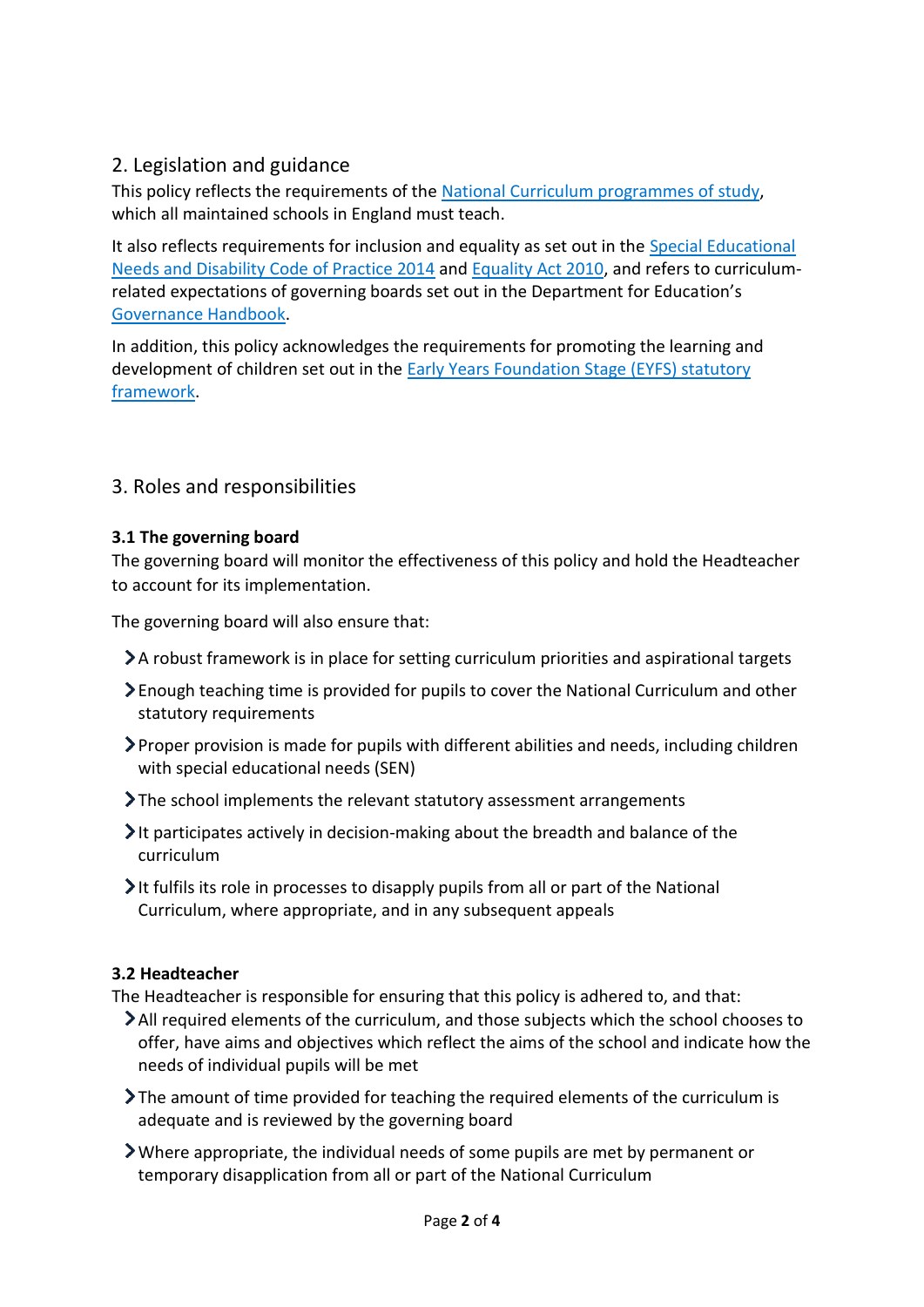- They manage requests to withdraw children from curriculum subjects, where appropriate
- The school's procedures for assessment meet all legal requirements
- The governing board is fully involved in decision-making processes that relate to the breadth and balance of the curriculum
- The governing board is advised on whole-school targets in order to make informed decisions
- $\triangleright$  Proper provision is in place for pupils with different abilities and needs, including children with SEN

#### **3.3 Other staff**

Other staff will ensure that the school curriculum is implemented in accordance with this policy:

**Members of the SLT** will ensure that the curriculum is regularly reviewed and a focus of staff meetings and CPD.

#### **Subject leaders**

Subjects are led across the Federation and produce annual action plans to improve the organisation and teaching of their subjects. The role of the subject leader is to:

- Provide a strategic lead and direction for the subject.
- Support and offer advice to colleagues on issues related to the subject.
- Monitor pupil progress in that subject area.
- Provide efficient resource management for the subject.
- Feedback to governors when required to.

#### <span id="page-3-0"></span>4. Organisation and planning

Our curriculum follows the National Curriculum through a knowledge-based, creative approach with topics designed to build on previously learned knowledge, whilst engaging and stimulating new memories. As classes are taught in mixed ages, topics are taught on a two year cycle.

Well-being lies at the heart of all that we do. Teachers plan enrichment opportunities such as Sparkling Starts, Marvellous Middles and Fabulous Finishes to create memorable experiences and links within learning. Visits and visitors also follow this direction. Our onsite Forest School utilises our outdoor space and secures the learning of cross curricula skills and knowledge.

Each subject follows a subject progression cycle that outlines knowledge, skills and key vocabulary, as well as highlighted 'flashbacks' to prior learning.